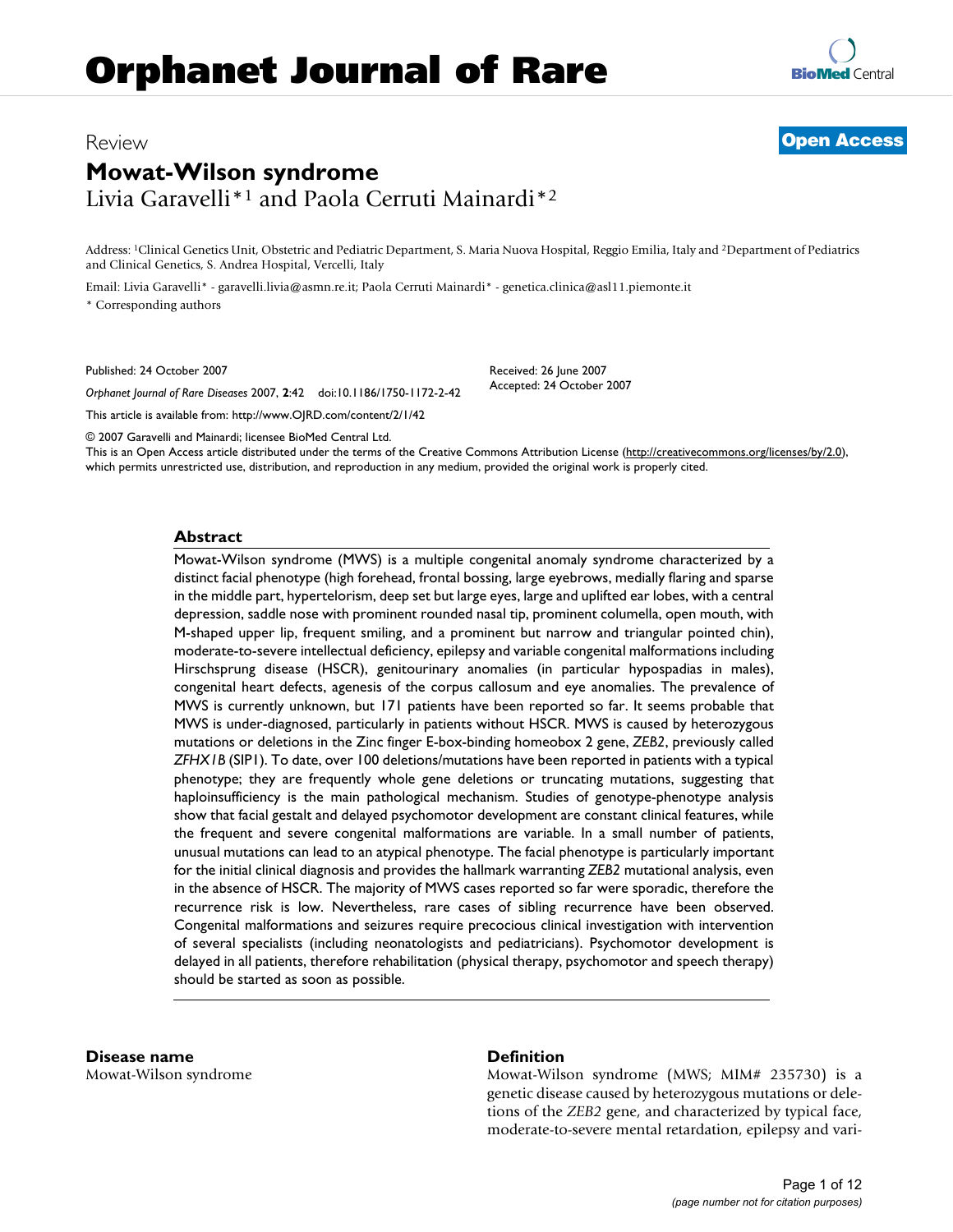able congenital malformations, including Hirschsprung disease (HSCR), genital anomalies (particularly hypospadias in males), congenital heart disease (CHD), agenesis of the corpus callosum (ACC) and eye defects. The clinical aspects of the syndrome were first described by Mowat *et al* in 1998, who also identified a locus at chromosome 2q21-q23 [1]. In 2001, two groups independently discovered the cause of MWS as mutation or deletion of the *ZEB2* gene (MIM# 605802) from studies of two *de novo* translocations and demonstrated intragenic truncating mutations in several other individuals affected by the disease [2,3].

#### **Epidemiology**

The prevalence of MWS is currently unknown, but it seems probable that the syndrome is under-diagnosed, particularly in patients without HSCR [4]. Since the first delineation by Mowat *et al* (1998), approximately 171 patients with *ZEB2* mutations, deletions or cytogenetic abnormalities have been reported primarily from Northern Europe, Australia, Italy and the United States, and over 100 mutations have been described [2-31]. The male/ female ratio is approximately 1,42:1 [19,22,24,29-31]. The syndrome has been identified in several ethnic groups [22], with similar clinical features in all populations.

#### **Clinical description**

Clinical manifestations of the MWS are presented in Table 1.

#### *Facial gestalt*

The clinical features of the face are very typical and the diagnosis of MWS is based on recognition of the distinctive facial gestalt, usually associated with severe mental retardation. This phenotype, which changes with age, typically prompts the clinician to consider the diagnosis (Figures 1, 2, 3).

In infancy, there are excess nuchal skin, a rounded skull shape, a sparse fine hair and a puffy anterior neck; the face is square shaped with high forehead, frontal bossing, hypertelorism, strabismus, epicanthus, deep set but large eyes, a broad nasal bridge, saddle nose with prominent rounded nasal tip, prominent columella, open mouth, with M-shaped upper lip, frequent smiling, and a prominent but narrow and triangular pointed chin. Additional suggestive facial features include telecanthus, a full or everted lower lip and posteriorly rotated ears. The more consistent and easily recognisable features are the eyebrows, which are large, medially flaring and sparse in the middle part and the ear lobes, which are very typical (Figures 4, 5). They are large and uplifted with a central depression and have been described as being like "orecchiette pasta" or like "red blood corpuscles" in shape.

| <b>Clinical features</b>                                            | Published cases $(n = 171)$   |
|---------------------------------------------------------------------|-------------------------------|
| Facial gestalt                                                      | 166/170 (97%)                 |
| M: F                                                                | 100:70                        |
| Mental retardation                                                  | all, moderate, usually severe |
| Microcephaly                                                        | 135/166 (81%)                 |
| Seizures                                                            | 102/139 (73%)                 |
| <b>HSCR</b>                                                         | 97/170 (57%)                  |
| Constipation                                                        | 19/73 (26%)                   |
| CHD                                                                 | 87/167 (52%)                  |
| Urogenital/renal anomalies                                          | 81/156 (51%)                  |
| Hypospadias                                                         | 33/63 (52%)                   |
| Cryptorchidism                                                      | 23/63 (36%)                   |
| Renal anomalies                                                     | 20/156 (12.8%)                |
| Short stature                                                       | 34/73 (46%)                   |
| Hypoplasia or agenesis of corpus                                    | 67/155 (43%)                  |
| callosum                                                            |                               |
| Pyloric stenosis                                                    | 8/170 (4.7%)                  |
| Structural eye anomalies                                            | 7/170 (4.1%)                  |
| Cleft palate                                                        | 5/170 (2,9%)                  |
| Pulmonary artery sling with/without<br>tracheal stenosis/hypoplasia | 5/167(2.9%)                   |
| <b>ZEB2</b> mutations                                               | All                           |

**Table 1: Mowat-Wilson Syndrome: Clinical features in patients with** *ZEB2* **mutations [1-31].**

The facial phenotype of MWS is quite distinct and changes with age: in older children the eyebrows become heavier, broad and horizontal, with an increased wide middle separation and medial sparseness [10,19,22]. The nasal tip lengthens and becomes more depressed, the columella is more prominent, leading to the appearance of a short philtrum, the nasal profile becomes convex, the face tends to elongate and the jaw is more pronounced.

In adolescents, the nasal tip overhangs the philtrum, the face becomes long with prognathism, and a long, pointed or "chisel-shaped" chin [10,19,22]. The uplifted ear lobes do not change significantly with time (with the exception of the central depression, which is less obvious in adults) and are an excellent diagnostic clue.

#### *Growth*

At birth, growth parameters are usually in the normal range, including head circumference. The mean birth weight at term is 3370 g  $(25<sup>th</sup>-50<sup>th</sup>$ centile), the mean length is 50.9 cm ( $50<sup>th</sup> - 75<sup>th</sup>$  centile) and the mean head circumference is 33 cm  $(3<sup>rd</sup> - 10<sup>th</sup>$  centile). The cranial circumference at birth is, in general, one centile less than that of weight and length [12]. Microcephaly is sometimes present at birth, but more often develops gradually in infancy and not all children are microcephalic (at or below 2SD below the mean). Microcephaly is a common but not constant feature and was present in 135 out of 166 of the published cases describing this clinical sign (81%)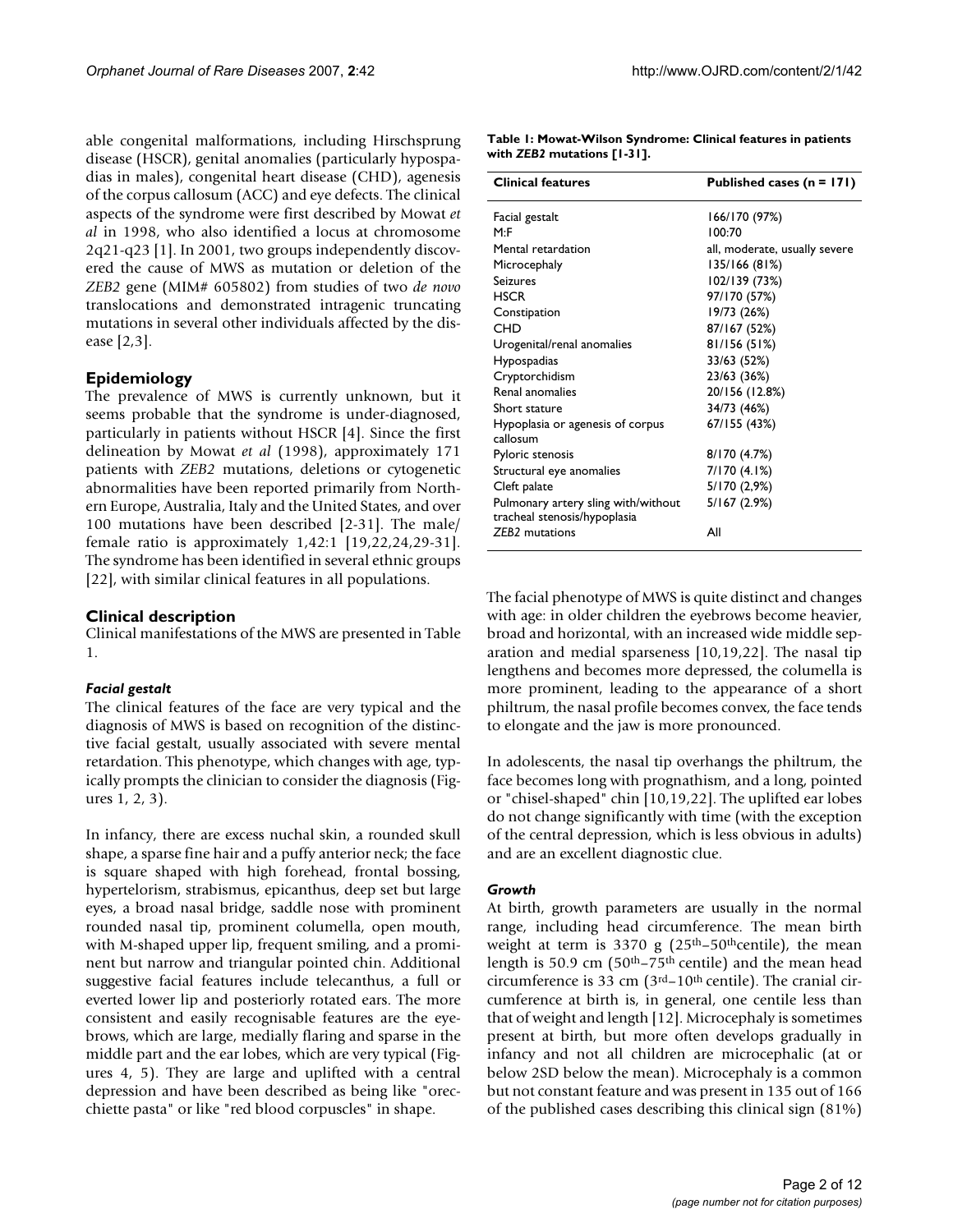







# Figure 1

Mowat-Wilson Syndrome, clinical features of *Patient 1* at age: (A) 1 year and 6 months; (B-C) 5 years; (D-E) 13 years and 8 months; (F-G) 18 years.



Ε Figure 2 Mowat-Wilson Syndrome, clinical features of *Patient 2* at age: (A) 1 year and 6 months; (B-C) 3 years and 5 months; (D-E) 8 years and 1 month.

D

[19,22,24,29-31]. In the other individuals the head circumference was often between the 3rd and the 10th centile.

Most patients are of slender build. Postnatal short stature is usual (34 out of 73 of the published cases with available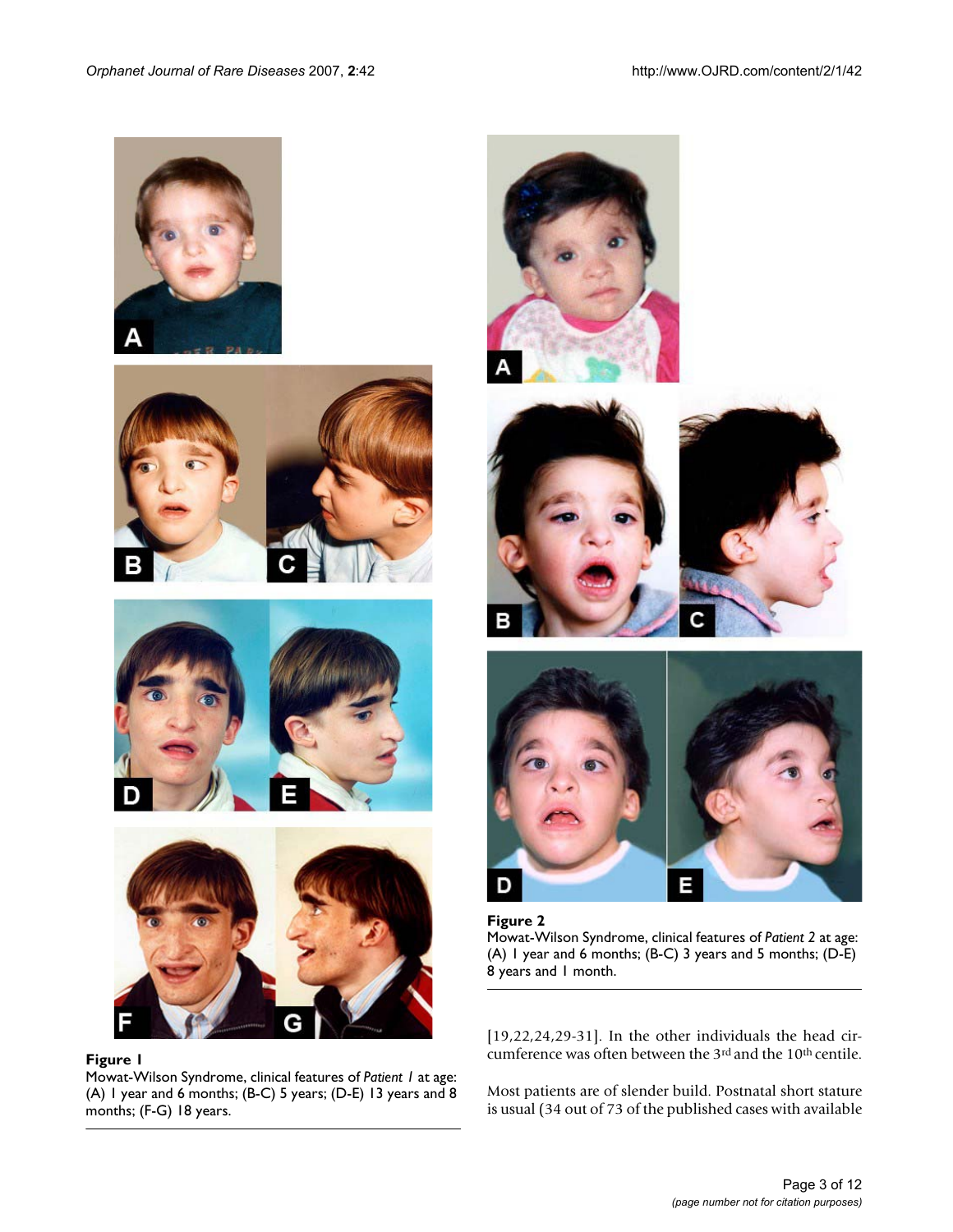

Figure 3

Mowat-Wilson Syndrome, clinical features of *Patients 3 and 4*  at age: *Patients 3:* (A) 1 year and 2 months; (B) 3 years and 4 months; (C) 8 years and 1 month; *Patients 4:* (D) 3 years; (E) 3 years; (F) 3 years and 6 months.

information: 46%), but several patients have normal stature.

Information regarding pubertal development in subjects with MWS is, at the moment, limited.

#### *Neurologic findings and behavior*

MWS patients have at least moderate but usually severe mental retardation. Hypotonia is frequent in the first years of life; it was present in 45 out of 48 of the published cases (93%) with available information. Developmental milestones such as sitting and walking are very delayed (mean age of sitting without support is 20 months, and mean age of walking is 4 years and 3 months (range: 23 months to eight years), though some remain non-ambulatory [5,9-12,18,19]. Some patients were noted to have a wide-based or ataxic-like gait, sometimes they held their arms up and flexed at the elbow, reminiscent of individuals with Angelman syndrome [9,19]. Fine motor skills are delayed. The oldest individuals (aged over 20 years) are able to drink from a cup, but need assistance with dressing and activities of daily living [19].

Speech is typically limited to a few words, with onset at around 5–6 years. Some patients do not speak at all. However, reports in the genetic literature, along with anecdotal reports from families and educators, suggest that many patients have receptive language skills and communicate



Figure 4 Main common features of the patients with Mowat-Wilson Syndrome: uplifted ear lobes as "orecchiette pasta" or "red blood corpuscles".

successfully using alternative methods, like sign language [9,10,19].

Most subjects have a happy demeanour with frequent smiling and a happy, affectionate, and sociable personality [9,11,12,19]. Some patients have stereotypes with repeated movements of hands and head, other children are fascinated by turning the pages of books and magazines [19].

Seizures or abnormal electroencephalogram (EEG) are described in 102 out of 139 of the published cases (73%) [19,22,24,29-31], although no particular seizure type is characteristic of the condition. The seizures are variable in nature, from absences to generalized seizures and myoclonic seizures [9,19]. Onset of seizures usually occurs in the second year of life, but seizures may begin in the neonatal period, in infancy or in late childhood, or at over ten years of age [9,10,19]. In some cases, the seizures are resistant to treatment in childhood, but appear to be more easily managed in adolescents and adults [9].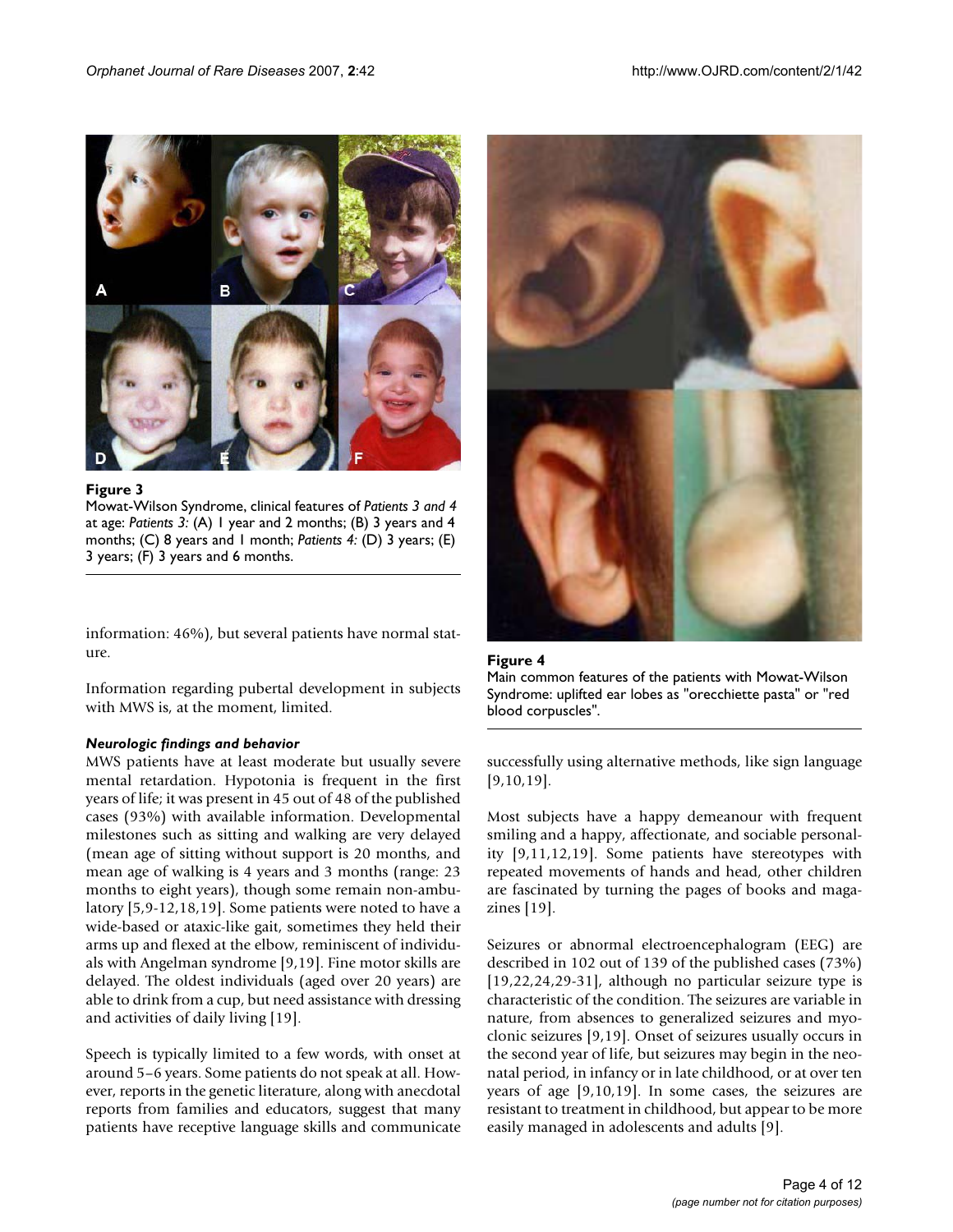

#### Figure 5 Main common features of the patients with Mowat-Wilson Syndrome: large eyebrows, medially flaring and sparse in the middle part.

Brain anomalies reported so far include hypoplasia or agenesis of corpus callosum, which was present in 67 out of 155 of the published cases (43%) [19,22,24,29-31], ventriculomegaly [19], cortical atrophy [6,20,25], pachygyria and cerebellar hypoplasia [30,31], poor hippocampal formation [13] and frontotemporal hypoplasia with temporal dysplasia [3,9]. These findings may be underrepresented because not all published cases underwent cranial imaging.

#### *Hirschsprung disease*

Hirschsprung disease was present in 97 out of 170 of the published cases (57%) [19,22,24,29,31].

Many patients without known HSCR have been noted to have severe constipation, not investigated by rectal biopsy. Constipation was in fact present in 19 out of 73 of the published cases without HSCR (26%) [19,22,29]. A milder form of HSCR might not be diagnosed in infancy.

The data on the length of the aganglionic segment is incomplete in published cases, but short and long segments are both reported in males and females. Patients with *ZEB2* deletion, but not those with mutations, tend to develop aganglionosis affecting longer segments [32]. This variety in the severity of HSCR in MWS may be caused by both variations in *ZEB2* abnormalities and epigenetic factors [32].

It is probable that MWS is under-diagnosed in patients without HSCR and it has been well documented that this feature is not always present [4,5,7-12,19,22,24,25]. In the largest series of 57 cases, the frequency of HSCR was 46%, suggesting that with increasing clinical experience the diagnosis can be made with and without HSCR [22].

#### *Other oropharyngeal and gastrointestinal findings*

Other gastrointestinal anomalies, such as pyloric stenosis (one in case with a family history of pyloric stenosis) have been reported in eight patients [2,7,9,10,19,22,25]. A highly arched palate is often present, possibly secondary to hypotonia [9]. Submucous cleft, cleft soft palate, cleft hard palate, and bilateral cleft lip and palate have been described by some authors [1,3,9,10,20,22,25]. A patient with velopharyngeal insufficiency with laryngomalacia, glossoptosis and micrognathia, as opposed to a prominent chin has been described [19]. This patient had a large deletion encompassing the *ZEB2* gene, and therefore, it is unclear whether these additional findings may be related to haploinsufficiency of genes surrounding the *ZEB2* locus [19].

#### *Congenital heart disease*

Congenital heart disease was demonstrated in 87 out of 167 (52%) of the published cases [19,22,24,29-31].

The wide spectrum of heart defects observed include patent ductus arteriosus (16 patients), pulmonary stenosis (12 patients) and ventricular septal defect (12 patients), which are the most common, atrial septal defect (8 patients), pulmonary artery sling (6 patients), Tetralogy of Fallot (5 patients), pulmonary atresia (1 patient), peripheral pulmonary artery stenosis (1 patient), missing pulmonary artery (1 patient), aortic coarctation (4 patients), bicuspid aortic valve (1 patient), interrupted aortic arch (1 patient), mitral prolapse (1 patient) and aortic valve stenosis (1 patient) [1,5,7-14,17-19,22,25].

Structural heart defects are variable, but seem to frequently involve the pulmonary arteries and/or valves.

Five patients have been reported with a rare, unusual congenital heart disease, pulmonary artery sling, two of whom also had tracheal stenosis/hypoplasia [18,19,25]. Another patient had tracheal stenosis with aortic valvular stenosis [22]. In 2007, Dastot-Le Moal suggested that pulmonary artery sling with or without tracheal stenosis may be a particular association of MWS and should prompt the clinician to consider this diagnosis [22].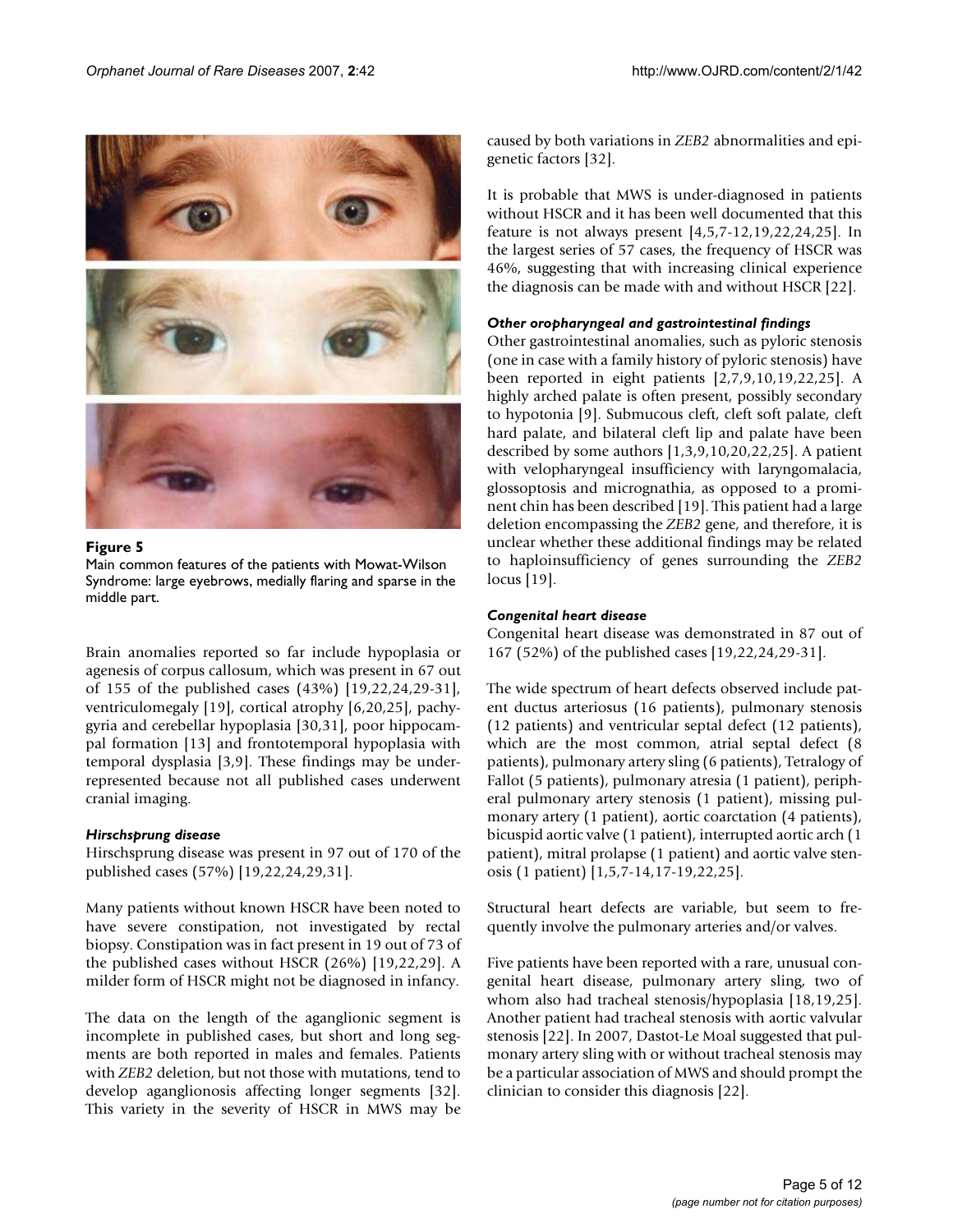# *Genitourinary*

Urogenital/renal anomalies were demonstrated in 81 out of 156 of the published cases (51%) [19,22,24,29-31].

In 63 out of 100 males with MWS for whom this information was available, 58 had genital anomalies, and hypospadias was present in 33/63 patients (52%). This frequency is high for a single anomaly within a multiple congenital anomalies/mental retardation syndrome, where clinical signs can be variably present. From the analysis of EUROCAT data, hypospadias affects about 3 per 1000 male births [33]. Cryptorchidism was described in 36% of patients (23/63), bifid scrotum and webbed penis were identified in 3 out of 63 cases, and micro-phallus in 1 patient. Eight out of 63 males with genitalia anomalies, have both hypospadias and cryptorchidism [5,7,9,12,16-20,24,25,32]. Only one female with MWS had genital anomalies, consisting of a vaginal septum [25].

Other genitourinary anomalies in children with MWS included duplex kidney (1 patient) [1], pelvic kidney (1 patient) [9], vesicoureteric reflux (10 patients) [7,9,10,13,19,22,24] and hydronephrosis (8 patients) [7,10,12,13,18,19].

# *Musculoskeletal*

Musculoskeletal anomalies occur in many patients. Most individuals are of slender build. In childhood they are described as having slender and tapering fingers, sometimes with prominent fingertip pads, with prominence of the interphalangeal joints developing in later childhood, adolescence and adulthood [9,12,19,34]. The feet have been described as having pes planus, mild calcaneovalgus deformity and long toes [9,12,19,34]. The following features have been reported in at least one affected subject: wormian bones, pectus excavatum, pectus carinatum, superior pectus carinatum/inferior pectus excavatum, scoliosis, genu valgus, recurrent non-traumatic patellar dislocation, mild contractures of the hip, elbows and knees, ulnar deviation of the hands, radial deviation of the thumbs, short broad thumbs, proximally placed thumbs, adducted thumbs (positional), 1st–2nd finger syndactyly, distal phalanges of fingers hypoplasia, camptodactyly, delayed bone age, broad halluces, long halluces, hallux valgus, unilateral duplication of the hallux, hypoplasia of halluces, hypertrophic first ray of the feet, middle and distal phalanges hypoplasia of toes, brachytelephalangia, overriding of the 2nd toe over the 1st and 3rd toes [1-3,6,9- 11,16,19,20,22,34].

# *Eye defects*

Eye structural anomalies have only recently been reported in association with MWS and were described in 7 out of 170 of the published cases  $(4,1\%)$  [18,22]; three had

microphthalmia (one of whom with in addition iris coloboma and cataract), three h ad iris/retinal/optic disc colobomas, and one Axenfeld anomaly [17-19,22,28,34]. One patient with coloboma and high myopia had a novel *ZEB2* missense mutation and trisomy 21 [28]. These eye findings are consistent with the expression of the gene in the developing eye [18].

Strabismus, although quite rarely mentioned, was also evident in many photographs and appears to be frequent. Nystagmus due to fixation difficulties is frequently described in infancy, but tends to resolve with age [9,34].

The following features have been reported in at least one affected subject: ptosis, myopia, astigmatism, dark pigment clumps in blue irises, described as irides heterochromia by some authors [9,12,34].

A pediatric ophthalmologic evaluation should therefore be performed in any individual with MWS.

# *Hearing function*

Recurrent episodes of otitis media have been described in patients with MWS. Hearing loss was not found in patients tested, although children with recurrent or chronic otitis media are at risk of conductive hearing loss [9,19,34]. An audiological evaluation should be performed in all children with language impairment, including MWS patients [19,34].

# *Teeth anomalies*

There is limited available information regarding the dental characteristics of patients with MWS. The following features have been reported in at least one affected subject: widely spaced teeth, dental crowding, "malpositioned" teeth, delayed tooth eruption [19,34].

# *Skin*

One patient with MWS has been described as having gradual onset of widespread "raindrop" depigmentation on the trunk [9,10]. Depigmentation was otherwise reported in two other subjects [3,22]. Dermatoglyphic anomalies/ deep palmar and plantar creases have been described in at least eight patients [6,12]. Three subjects have been found to have accessory nipples [19]. Preauricular tag was reported in one individual [1].

# *Other clinical features*

One patient with MWS had asplenia [18]. Another one had autonomic dysregulation (later onset) [3,22]. Repeated vomiting attacks, suggestive of epilepsy, were observed in five cases [25].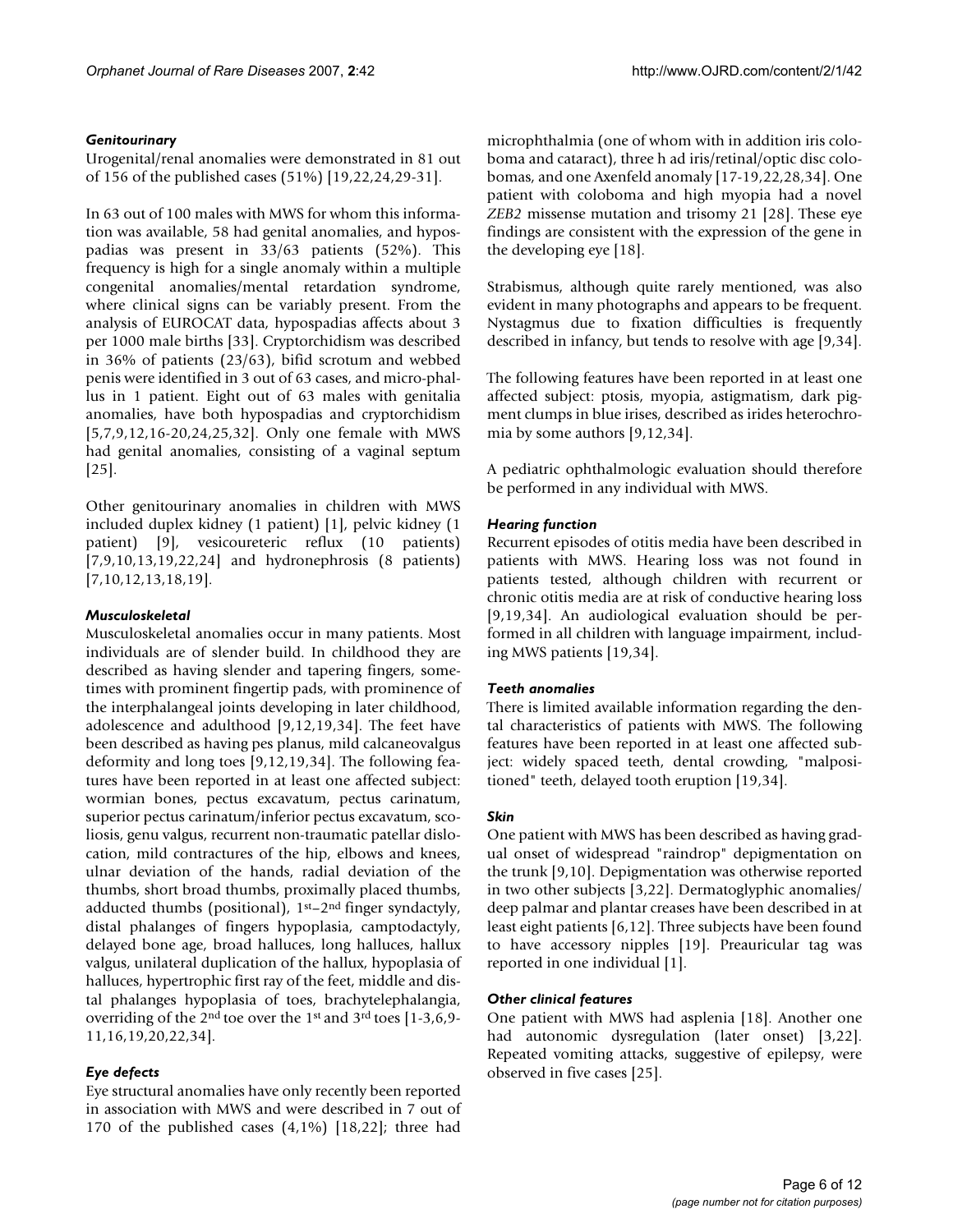# **Etiology**

MWS is caused by an heterozygous mutation in the *ZEB2* gene (OMIM# 605802) [35] that was identified by Wakamatsu *et al* and Cacheux *et al* in 2001 [2,3]. Mowat *et al* described the syndrome in 1998 and also identified a locus at chromosome 2q21-q23 [1].

The *ZEB2* gene spans approximately 70 Kb, consists of 10 exons and 9 introns (Figure 6), and encodes for SIP1 (Smad interacting protein 1, SMADIP1) [2]. The initiation codon is located in exon 2 and the stop codon is in exon 10. SIP1 is a zinc finger/homeodomain transcriptional repressor and consists of 1214 amino acids [36-39]; *ZEB2* mRNA is detected in nearly all human tissues [3,8,40,41].

Clinical features suggest that the *ZEB2* gene is involved in the development of neural-crest derived cells (enteric nervous system, craniofacial mesectoderm), central nervous system, heart septation (patent ductus arteriosus, ventricular and atrial septal defect) and midline development (corpus callosum agenesis, genitourinary anomalies and pyloric stenosis) [5,7,25]. Comparison of the human and mouse homologues of *ZEB2* at the nucleotide and amino acid levels revealed 93% and 97% similarities, respectively [2,3].

To date, 171 patients have been published [4,9- 12,18,19,22,24,29-31]. In all of these patients, heterozygous mutations of the zinc finger E-box-binding homeobox 2 gene (*ZEB2*) were detected. In most cases the mutation produces an absent or truncating protein [9] which loses its function.

The most frequent mutations are: frameshift mutations (small insertions and deletions that lead to truncating frameshift mutations) (41,5%) [2,3,5-8,10,17- 19,22,23,25], non-sense mutations (31,6%) [2,5,7,8,10,12,18,22,24,25], and deletions (not detectable by standard cytogenetic method) (19,3%) [2,7,11,18,19,22,24,25,29,31]. Rare mutations have been reported: cytogenetically detectable deletions (1,2%)  $[1,14]$ , translocation  $(0,6\%)$  disrupting the disease-gene [3], splice site mutations (2,3%) [10,18,21], missense mutations (1,7%) [20,22,28], complex mutations (combination of deletion and insertion) (1,2%) [22,25] and an inframe mutation (0,6%) [27].

The mutations cover all the coding region [9], and are more frequent in exon 8 (69 cases, 51,1%) [22]. Four recurrent mutations have been observed: 2083C > T (13, exon 8),  $2761C > T(5, exon 8) 1027C > T(4, exon 8)$  and 904C > T (3, exon 7) [8,18,22].



# ZFHX1B

# Scheme of sented mutations **Figure 6** *ZEB2* exons and corresponding protein structure adapted from Zweier *et al* [4], showing the position of the pre-

Scheme of *ZEB2* exons and corresponding protein structure adapted from Zweier *et al* [4], showing the position of the presented mutations. NZF, N-terminal zinc finger cluster; CZF, C-terminal zinc finger cluster; SBD, Smad binding domain; HD, homeodomain like segment. [5, 11, 15, 17, 28].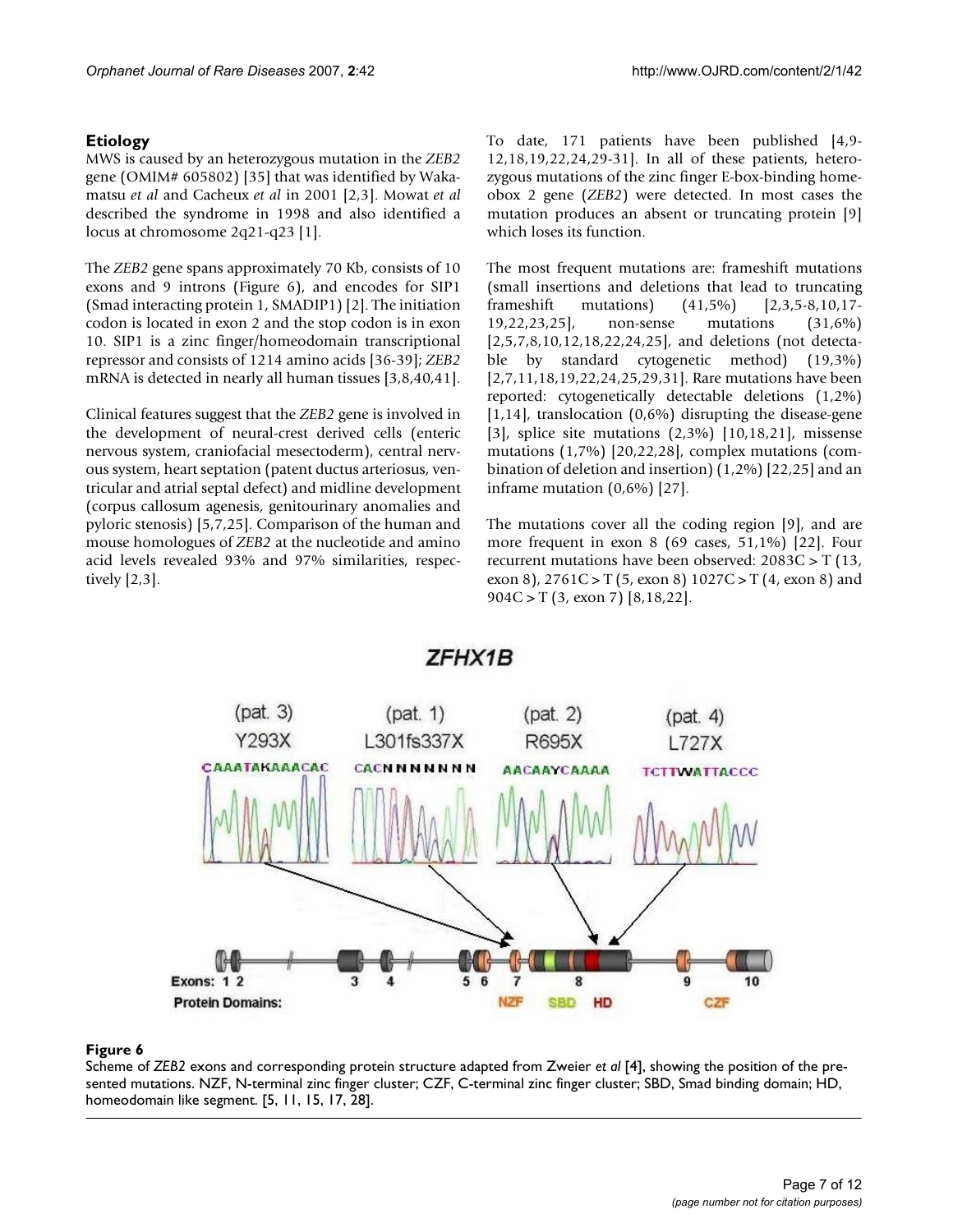As two patients with non-sense mutations were reported to have the same severe phenotype that those found in patients with large 2q22 deletions, it has been pointed out that MWS is not a contiguous gene syndrome, and that truncating mutations of one allele of the *ZEB2* gene are sufficient to result in this complex phenotype [12].

Haploinsufficiency is probably the underlying mechanism [7-11,18,22,42].

Few studies on polymorphisms have been carried out. The amino acid altering change p.Pro714Leu, localized in exon 8, was found in one patient (in addition to a nonsense mutation) and in his healthy father, but was not detected in 96 normal controls [18].

The silent alteration p.Ile163Ile was identified both in one patient and in his father [18]. The small number of polymorphisms indicates that *ZEB2* sequence is under strong evolutionary constraint and even small variations compromise the protein function [18]. A recent study on polymorphisms by Dastot *et al*, 2007, in 180 children (120 unaffected and 60 MWS patients) showed 20% polymorphism in exon 7 (transition T4C in intron 7 (c.917- 21T4C) in both groups. The authors identified an amino acid change in exon 10 (amino acid change p.Glu1094Lys) in a typical patient who also had a total deletion of *ZEB2* on the other chromosome. As this alteration was also identified in the healthy mother, it was probably a polymorphism [22].

In two cases of typical MWS, the mutation was not identified [10]. It could be due to the presence of mutations not detectable by mutational screening, or it could also indicate genetic heterogeneity for this clinical syndrome [10].

# **Genotype-phenotype correlation**

The studies on genotype-phenotype analysis show that in most cases the phenotype was similar in patients with deletions and in those with truncating mutations [11,12,18]. Patients with large deletions may have a more severe phenotype and additional features [11,25,30,31]. Facial gestalt and the psychomotor development delay, particularly of language, are constant. The frequent and severe malformations (HSCR, congenital heart defect, agenesis of the corpus callosum) and seizures may lead to suspicion of the diagnosis, but their presence is variable [5,9,12,17,18,22].

The comparison between clinical data concerning the associated malformations of one of the patients with a R695X mutation and those of the other eight patients with the same mutation, demonstrated the phenotypic variability of a single mutation in MWS [4,12]. This variability is remarkable not only in the same mutation but also in

the same family. In fact, two siblings (sister and brother) with characteristic face, HSCR and agenesis of the corpus callosum were discordant for congenital heart disease and ocular coloboma [17]. On the other hand, the phenotypic expression in two affected sisters was very similar for a/ hypoplasia of corpus callosum, HSCR, congenital heart defect, seizures and microcephaly [18]. These features might be controlled by common familial genetic modifiers [18].

Few data are available about the parental origin of deletions. The origin of the deleted chromosome is paternal in 17 out of 19 patients examined so far [11,22,25,42]. The investigation of four patients showed that agenesis of corpus callosum (present in two patients and absent in two others) and seizures (present in one patient and absent in three others) showed no correlation with paternal origin of the deletion [11].

HSCR, when present, is a strong cross reference marker, even in the neonatal period, but it is not constant. It is noteworthy that at first the patients were selected among those with syndromic HSCR. As the number of described patients with *ZEB2* mutations rises, the percentage of patients with HSCR decreases: 70% of 30 patients [11], 62% of 45 [9], 63.8% of 47 [12], 62.8% of 70 [4], 62,6% of 97 [18], 57.2% of 159 [22] and 57% of 170. Therefore, there was a bias of ascertainment.

Also the male preponderance of HSCR in general populations (4:1) [43] can cause a bias of ascertainment and explain the male excess in MWS [9]. In fact, the male/ female ratio decreases from 2.13/1 out of 47 patients (M/ F 32/15) [12] to 1.92/1 out of 70 patients (M/F 46/24) [4], to 1.49/1 out of 97 patients (M/F 58/39) (personal data), to 1.37/1 out of 159 patients (M/F 92/67) [22] and today 1.42/1 out of 170 patients (M/F 100/70).

The manifestation of HSCR is not influenced by deletion size [11]. Moreover, *Zfhx1b* knockout mice do not exhibit HSCR [44], therefore a non-allelic modifier might contribute to the manifestation of HSCR [11].

Unusual mutations can lead to an atypical phenotype. The first person reported was a 48-year-old woman with severe constipation and mild mental retardation in the absence of specific facial anomalies, seizures, and other malformations caused by non-truncating mutations with a 3 bp in frame deletion [27].

Three patients with *ZEB2* missense mutations showed a clinical severity as variable as expected. The first was a boy with Down syndrome and typical facial features of trisomy 21, HSCR (rarer in Down syndrome than in MWS), myopia, and ocular coloboma affecting iris and retina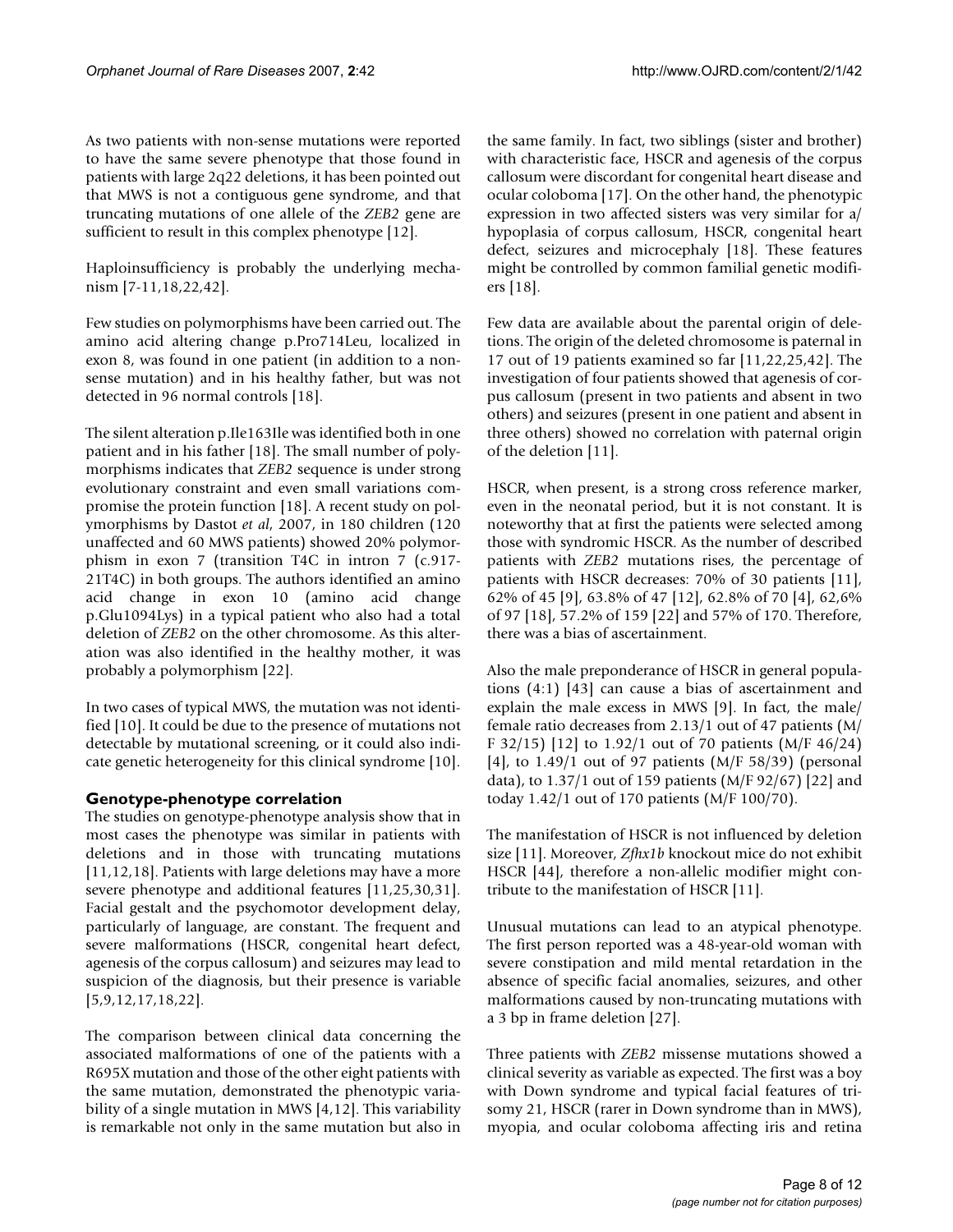[28]. The child showed some dysmorphism compatible with MWS but not the facial gestalt. The importance of ocular anomalies that differs and are more severe than those observed in Down syndrome is underlined.

Another boy with a missense mutation [20] showed HSCR, corpus callosum hypoplasia, epilepsy and severe mental retardation, but also other anomalies such as cleft lip and palate, brachytelephalangy, and broad thumbs and halluces. Facial phenotype was similar to MWS but differed by the presence of bilateral cleft lip and palate, and eyebrows that were not typical of MWS.

The third missense mutation was found in a young child with typical MWS including HSCR who died at age of 3 years [22].

An exceptionally mild phenotype, caused by a novel and unusual splice site mutation in the 5'UTR, was reported by Zweier *et al* (2006) in a 5-year-old child. He showed a mild motor and speech delay but, by age 5 years, he spoke in full sentences. The phenotype was not typical but facial features resembled the facial gestalt of MWS. Clinical features were mild in comparison with these associated with truncating mutations, no malformations or seizures were present. The mild phenotype could be due to the conservation of all known functional domains of the protein: in fact, this mutation only results in loss of exon 2 [21]. The authors suggested that exon 2 might contain important determinants of the facial phenotype in MWS [21]. Three other splice site mutations [10,18] have been identified in patients with typical phenotypes.

The confirmation of the diagnosis based on the presence of a mutation, deletion or translocation in the *ZEB2* gene will allow the knowledge on genotype-phenotype correlation to be increased.

# **Diagnostic methods**

Diagnosis may be suspected on the basis of the clinical phenotype in typical patients. Facial gestalt is particularly important. Serious malformations (HSCR, heart disease, agenesis of corpus callosum) are common even if not always present. Seizures are frequent and psychomotor delay, particularly serious in spoken language, is constant. A small number of patients with rare mutations (inframe, missense and splice site mutations) may show an atypical clinical picture (until now, 2.4% of the patients: 4/169). In all cases, patient should undergo molecular analysis of the *ZEB2* gene.

A cytogenetic analysis should be carried out to exclude large deletions or translocations. FISH analysis enables submicroscopic deletions to be detected. Sequencing of the complete coding sequence of *ZEB2* identifies the mutations [5,9,22]. The semi-quantitative fluorescent multiplex polymerase chain reaction (PCR) assay allows detection of other rearrangements that escaped conventional methods [22]. Sequence analysis detects mutations in approximately 79% of affected individuals, FISH analysis detects deletions in 13%, chromosomal rearrangements cause MWS in 2% and an additional 6% have an intermediate-sized deletion detected by quantitative PCR or multiplex ligation-dependent probe amplification (MLPA) [34].

In a patient with multiple congenital anomalies and an apparently balanced translocation involving chromosomes 2, 3 and 5, 1 Mb resolution array-CGH detected a cryptic deletion of about 6 Mb of chromosome 2 including the *ZEB2* gene [29]. The patient, a six-month-old girl, had dysmorphic features typical of MWS, microcephaly and severe psychomotor retardation.

# **Differential diagnosis**

The facial features of patients with MWS are quite characteristic, but the presence of HSCR, epilepsy and mental retardation may initially suggest Goldberg-Shprintzen syndrome (GOSHS) [5]. The patients with GOSHS (actually MIM 609460) share clinical features such as HSCR, epilepsy and mental retardation, but have a different facial gestalt (high nasal bridge, synophrys, long curled eyelashes, palpebral ptosis, and cleft palate are commonly observed) [45,46]. The differential diagnosis can be carried out on the basis of facial phenotype and confirmed by mutational analysis of the *ZEB2* gene. A patient with short segment HSCR, microcephaly, mental retardation, and distinct facial appearance in the absence of *ZEB2* intragenic mutations was diagnosed as GOSHS [30]. Further molecular studies showed a deletion of the 2q22-q23 region encompassing the *ZEB2* gene [31].

In five patients with GOSHS in a consanguineous Moroccan family, Brooks *et al* identified a homozygous mutation in *K1AA1279* at 10q22.1 [47]. Today, it is possible to carry out molecular analyses for both syndromes.

The differential diagnosis is important for genetic counseling, since GOSHS is autosomal recessive, whereas MWS is a sporadic condition.

*ZEB2* mutation analysis may be also considered in patients with syndromic [43] and apparently non-syndromic HSCR disease and no mutation in other related genes such as *RET* or *EDNRB* [20,48,49].

Individuals with MWS have often been described as having a wide-based or ataxic-like gait, and a smiling, happy and sociable personality. This, combined with absent speech, microcephaly and seizures, has led some individ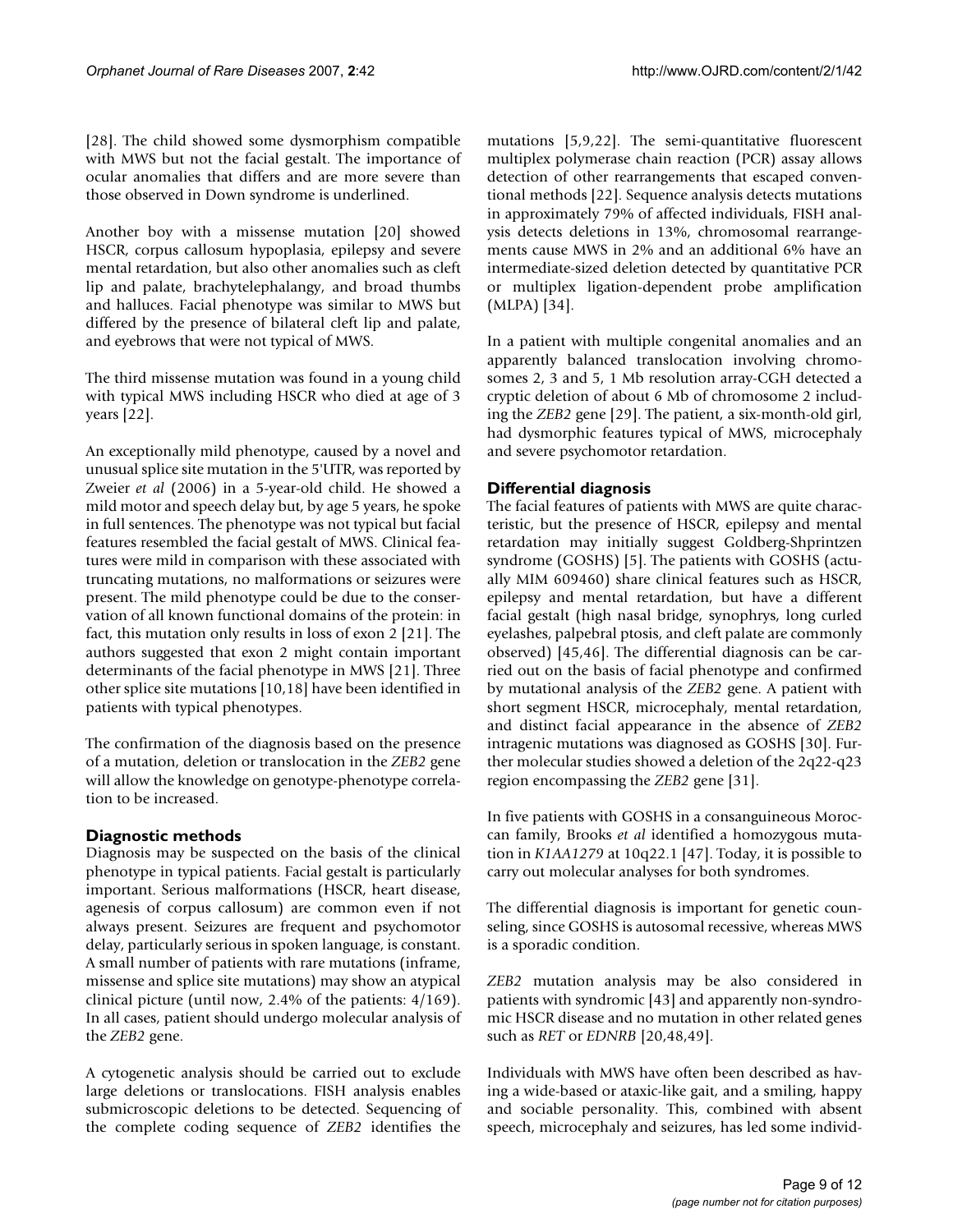uals to be given a presumptive diagnosis of Angelman syndrome [19]. However, the facial features of MWS, in addition to the other typical congenital anomalies, distinguish these two conditions.

In patients with hypospadias and mental retardation it is necessary to take into account the differential diagnosis with Smith-Lemli-Opitz syndrome, Opitz G/BBB syndrome and X-linked mental retardation-alpha thalassemia syndrome. However, the gestalt of MWS is different.

# **Genetic counseling**

The majority of patients with MWS so far reported are sporadic cases; therefore the recurrence risk is low. Nevertheless, cases of sibling recurrence have been observed.

Two sisters with MWS born to healthy parents have been reported. Mutation analysis of both parents revealed a low paternal mosaicism. The father had short stature (150 cm, Vietnamese origin), somewhat uplifted earlobes and a pointed nasal tip [18].

Another recurrence was found in a brother and a sister with clinical features of MWS and the same truncating mutation in exon 8. The parents were phenotypically normal, without mutation in the *ZEB2* gene. Thus, the most likely explanation is germ-line mosaicism [17].

Recently, another family with three affected sibs has been reported [[34] by D. Mowat, personal communication]. Therefore, the recurrence risk, on the basis of the current data, is 3/170 families (1.76%) [17,18,34].

In the case of a balanced familial translocation, the risk is higher. Karyotype and gene analysis should be offered to the parents with an affected child and, in these cases, prenatal diagnosis is possible.

#### **Antenatal diagnosis**

There are few data concerning specific prenatal markers suitable during pregnancy. Wilson *et al* (2003) reported increased nuchal translucency in two patients [10].

Since agenesis of the corpus callosum is the only MWS feature that can be detected prenatally, molecular screening of the *ZEB2* gene in prenatal isolated agenesis of the corpus callosum, has been carried out [50]. No gene mutations were detected in six fetuses. It has been concluded that *ZEB2* is not the major gene for isolated agenesis of the corpus callosum and that a particular attention to the facial features (dysplastic ears) at ultrasound or fetopathological examination may help the diagnosis of MWS in fetuses with agenesis of the corpus callosum.

Only one case of examinations in pregnancy has been performed in a family with two children affected by MWS [17]. The first child, a female, had HSCR, dysmorphic features and developmental delay. The cerebral magnetic resonance imaging (MRI) showed agenesis of the corpus callosum but the karyotype analysis was normal; thus, diagnosis was not made. On the second pregnancy, a nuchal translucency scan was reported as normal, but both fetal ultrasound and MRI examination showed agenesis of the corpus callosum. Amniocentesis demonstrated a normal male karyotype [17]. MRI examination of the mother showed a normal corpus callosum. It could be supposed that the absence of diagnosis on the first child did not allow a correlation of agenesis of corpus callosum with the recurrence of a syndrome.

Other observations and studies are necessary to increase the knowledge and identify possible prenatal markers.

#### **Management**

There is no specific treatment for MWS, as the neural defect and also other malformations resulting from the mutation occur in the early stage of embryonal development [41].

The frequent presence of serious congenital malformations requires precocious clinical investigation with intervention of neonatologists, pediatricians and several specialists. Congenital heart disease and HSCR requires early surgery at the first days or months of life. Serious constipation also persists in operated patients.

Seizures can begin in the first months of life and require suitable therapies; however, in two of our patients the seizures were fairly quickly resolved. One patient still has seizures at the age of 9 years, while the other, at the age of six, had never suffered them.

Genitourinary anomalies such as hypospadias, cryptorchidism, bifid scrotum, vesicoureteral reflux and hydronephrosis may be present in the first years of life and may require surgery.

Eye problems are frequent and require a specialized help.

Deafness has not been reported. Nevertheless, speech retardation requires audiometric examination of all MWS children.

All advised vaccinations are recommended.

A periodic follow-up for the different clinical problems should be carried out regularly.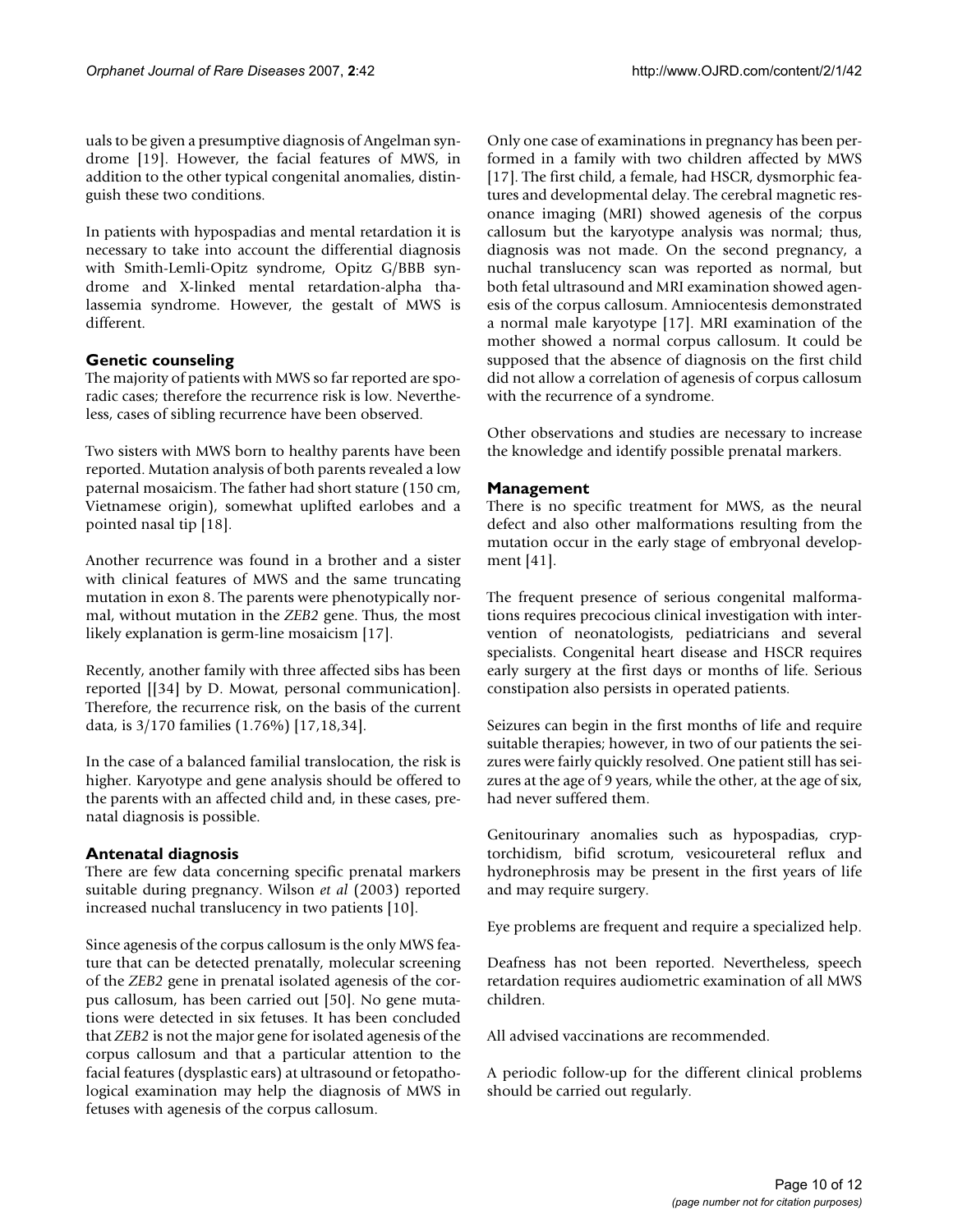Psychomotor development is retarded in all patients, therefore rehabilitation including physical therapy, psychomotor and speech therapy should be started as soon as possible.

#### **Prognosis**

There are few data about survival of the patients affected by MWS. We are aware of the death of three patients. One patient with a large deletion and seizures in the neonatal period [11], and a patient with aortic valvular stenosis [22] both died in the first month of life. The third patient, having a missense mutation, died at 3 years of age [22].

As far as we know, the oldest patient reported so far is 30 years-old [25].

Early molecular diagnosis is feasible today and is of great importance in order to start the therapeutic and rehabilitation treatment as soon as possible.

The diagnosis of MWS is important also for the family, regardless of the prognosis. In fact, the diagnosis permits caregivers to give information and psychological support, and relieves the families from a profound sensation of solitude.

The increase of knowledge on the syndrome will support the educational and rehabilitation aid by parents and caregivers, and help the achievement of improvements in the psychomotor development and the autonomy of the MWS patients.

The support resulting from Family Associations is also important.

#### **Acknowledgements**

The authors wish to thank the Reviewers for their positive remarks and useful suggestions. They also wish to thank the research assistants Enrico Albertini, Chiara Castronovo, Elena Favaron, Francesca Rivieri, Fiorenza Soli and Michela Zignani for their collaboration, and Fondazione Cassa di Risparmio di Vercelli for its support.

The authors are grateful to the families for their cooperation. Written consent for publication of the clinical pictures was obtained from the patients' parents.

#### **References**

- 1. Mowat DR, Croaker GDH, Cass DT, Kerr BA, Chaitow J, Adès LC, Chia NL, Wilson MJ: **[Hirschsprung disease, microcephaly, men](http://www.ncbi.nlm.nih.gov/entrez/query.fcgi?cmd=Retrieve&db=PubMed&dopt=Abstract&list_uids=9719364)tal retardation, and characteristic facial features: delineation [of a new syndrome and identification of a locus at chromo](http://www.ncbi.nlm.nih.gov/entrez/query.fcgi?cmd=Retrieve&db=PubMed&dopt=Abstract&list_uids=9719364)[some 2q22-q23.](http://www.ncbi.nlm.nih.gov/entrez/query.fcgi?cmd=Retrieve&db=PubMed&dopt=Abstract&list_uids=9719364)** *J Med Genet* 1998, **35:**617-623.
- 2. Wakamatsu N, Yasukazu Y, Kenichiro Y, Takao O, Nomura N, Taniguchi H, Kitoh H, Mutoh N, Yamanaka T, Mushiake K, Kato K, Sonta S, Nagaya M: **[Mutations in SIP1, encoding Smad interacting](http://www.ncbi.nlm.nih.gov/entrez/query.fcgi?cmd=Retrieve&db=PubMed&dopt=Abstract&list_uids=11279515) [protein-1, cause a form of Hirschsprung disease.](http://www.ncbi.nlm.nih.gov/entrez/query.fcgi?cmd=Retrieve&db=PubMed&dopt=Abstract&list_uids=11279515)** *Nat Genet* 2001, **27:**369-370.
- 3. Cacheux V, Dastot-Le Moal F, Kääriäinen H, Bondurand N, Rintala R, Boissier B, Wilson M, Mowat D, Goossens M: **Loss-of-function mutations in SIP1 Smad interacting protein 1 results in a**

**syndromic Hirschsprung disease.** *Hum Mol Gene* 2001, **10:**1503-1510.

- 4. Cerruti-Mainardi P, Garavelli L, Pastore G, Virdis R, Pedori S, Godi M, Provera S, Rauch A, Zweier C, Castronovo C, Zollino M, Banchini G, Bernasconi S, Neri G: **Mowat-Wilson syndrome and mutation in the Zinc Finger Homeo Box 1B Gene: a new syndrome probably under-diagnosed.** *Italian J Pediatr* 2005, **31:**116-125.
- 5. Zweier C, Albrecht B, Mitulla B, Behrens R, Beese M, Gillessen-Kaesbach G, Rott HD, Rauch A: **["Mowat-Wilson" Syndrome](http://www.ncbi.nlm.nih.gov/entrez/query.fcgi?cmd=Retrieve&db=PubMed&dopt=Abstract&list_uids=11891681) with and without Hirschsprung Disease is a distinct, recognizable Multiple Congenital Anomalies-Mental Retardation [Syndrome caused by Mutations in the Zinc finger homeobox](http://www.ncbi.nlm.nih.gov/entrez/query.fcgi?cmd=Retrieve&db=PubMed&dopt=Abstract&list_uids=11891681) [1 B gene \(ZFHX1B\).](http://www.ncbi.nlm.nih.gov/entrez/query.fcgi?cmd=Retrieve&db=PubMed&dopt=Abstract&list_uids=11891681)** *Am J Med Genet* 2002, **108(3):**177-181.
- 6. Garavelli L, Donadio A, Zanacca C, Della Giustina E, Bertani G, Albertini G, Zollino M, Rauch A, Banchini G, Neri G: **Hirschsprung disease, mental retardation, characteristic facial features and mutation in the gene ZFHX1B (SIP1): confirmation of the Mowat-Wilson syndrome.** *Am J Med Genet* 2003, **116A:**385-388.
- 7. Amiel J, Espinosa-Parrilla Y, Steffann J, Pelet A, Gosset P, Choiset A, Tanaka H, Prieur M, Vekemans M, Munnich A, Lyonnet S: **[Large](http://www.ncbi.nlm.nih.gov/entrez/query.fcgi?cmd=Retrieve&db=PubMed&dopt=Abstract&list_uids=11595972) scale deletions and SMADIP1 truncating mutations in syn[dromic Hirschsprung disease with midline structure involve](http://www.ncbi.nlm.nih.gov/entrez/query.fcgi?cmd=Retrieve&db=PubMed&dopt=Abstract&list_uids=11595972)[ment.](http://www.ncbi.nlm.nih.gov/entrez/query.fcgi?cmd=Retrieve&db=PubMed&dopt=Abstract&list_uids=11595972)** *Am J Hum Genet* 2001, **69:**1370-1377.
- 8. Yamada K, Yamada Y, Nomura N, Miura K, Wakako R, Hayakawa C, Matsumoto A, KUmagai T, Yoshimura I, Miyazaki S, Kato K, Sonta S, Ono H, Yamanaka T, Nagaya N, Wakamatsu N: **[Nonsense and](http://www.ncbi.nlm.nih.gov/entrez/query.fcgi?cmd=Retrieve&db=PubMed&dopt=Abstract&list_uids=11592033) frameshift mutations in ZFHX1B, encoding Smad interact[ing protein-1, cause a complex developmental disorder with](http://www.ncbi.nlm.nih.gov/entrez/query.fcgi?cmd=Retrieve&db=PubMed&dopt=Abstract&list_uids=11592033) a variety of clinical features.** Am J Hum Genet 2001, [a variety of clinical features.](http://www.ncbi.nlm.nih.gov/entrez/query.fcgi?cmd=Retrieve&db=PubMed&dopt=Abstract&list_uids=11592033) **69:**1178-1185.
- 9. Mowat DR, Wilson MJ, Goossens M: **[Mowat-Wilson syndrome.](http://www.ncbi.nlm.nih.gov/entrez/query.fcgi?cmd=Retrieve&db=PubMed&dopt=Abstract&list_uids=12746390)** *J Med Genet* 2003, **40:**305-310.
- 10. Wilson M, Mowat D, Dastot-Le Moal F, Cacheux V, Kaariainen H, Cass D, Donnai D, Clayton-Smith J, Townshend S, Curry C, Gattas M, Braddock S, Kerr B, Aftimos S, Zehnwirth H, Barrey C, Goossens M: **Further delineation of the phenotype associated with heterozygous mutation in ZFHX1B.** *Am J Med Genet* 2003, **119A(3):**257-265.
- 11. Zweier C, Temple IK, Beemer F, Zackai E, Lerman-Sagie T, Weschke B, Anderson CE, Rauch A: **[Characterisation of deletions of the](http://www.ncbi.nlm.nih.gov/entrez/query.fcgi?cmd=Retrieve&db=PubMed&dopt=Abstract&list_uids=12920073) [ZFHX1B region and genotype-phenotype analysis in Mowat-](http://www.ncbi.nlm.nih.gov/entrez/query.fcgi?cmd=Retrieve&db=PubMed&dopt=Abstract&list_uids=12920073)[Wilson syndrome.](http://www.ncbi.nlm.nih.gov/entrez/query.fcgi?cmd=Retrieve&db=PubMed&dopt=Abstract&list_uids=12920073)** *J Med Genet* 2003, **40:**601-605.
- 12. Cerruti-Mainardi P, Pastore G, Zweier C, Rauch A: **[Mowat-Wilson](http://www.ncbi.nlm.nih.gov/entrez/query.fcgi?cmd=Retrieve&db=PubMed&dopt=Abstract&list_uids=14757866) [sindrome and mutation in the zinc finger homeo box 1B](http://www.ncbi.nlm.nih.gov/entrez/query.fcgi?cmd=Retrieve&db=PubMed&dopt=Abstract&list_uids=14757866) [gene: a well defined clinical entity.](http://www.ncbi.nlm.nih.gov/entrez/query.fcgi?cmd=Retrieve&db=PubMed&dopt=Abstract&list_uids=14757866)** *J Med Genet* 2004, **41:**e16.
- 13. Kääriäinen H, Wallgren-Pettersson C, Clarke A, Pihko H, Taskinen H, Rintala R: **[Hirschsprung disease, mental retardation and dys](http://www.ncbi.nlm.nih.gov/entrez/query.fcgi?cmd=Retrieve&db=PubMed&dopt=Abstract&list_uids=11446406)[morphic facial features in five unrelated children.](http://www.ncbi.nlm.nih.gov/entrez/query.fcgi?cmd=Retrieve&db=PubMed&dopt=Abstract&list_uids=11446406)** *Clin Dysmorphol* 2001, **10:**157-163.
- 14. Lurie IW, Supovitz KR, Rosenblum-Vos LS, Wulfsberg EA: **Phenotypic variability of del(2)(q22-q23): report of a case and review of the literature.** *Genet Counsel* 1994, **5:**11-14.
- 15. Nagaya M, Kato J, Niimi N: **[Clinical features of a form of Hirschs](http://www.ncbi.nlm.nih.gov/entrez/query.fcgi?cmd=Retrieve&db=PubMed&dopt=Abstract&list_uids=12149685)[prung's disease caused by a novel genetic abnormality.](http://www.ncbi.nlm.nih.gov/entrez/query.fcgi?cmd=Retrieve&db=PubMed&dopt=Abstract&list_uids=12149685)** *J Pediatr Surg* 2002, **37:**1117-1122.
- 16. Garavelli L, Cerruti-Mainardi P, Virdis R, Pedori S, Pastore G, Godi M, Provera S, Rauch A, Zweier C, Zollino M, Banchini G, Neri G, Bernasconi S: **[Genitourinary anomalies are frequent in Mowat-](http://www.ncbi.nlm.nih.gov/entrez/query.fcgi?cmd=Retrieve&db=PubMed&dopt=Abstract&list_uids=15908750)[Wilson sindrome with deletion/mutation in ZFHX1B \(SIP1\):](http://www.ncbi.nlm.nih.gov/entrez/query.fcgi?cmd=Retrieve&db=PubMed&dopt=Abstract&list_uids=15908750) [report of 3 italian cases with hypospadias and review.](http://www.ncbi.nlm.nih.gov/entrez/query.fcgi?cmd=Retrieve&db=PubMed&dopt=Abstract&list_uids=15908750)** *Horm Res* 2005, **63(4):**187-192.
- 17. McGaughran J, Sinnott S, Dastot-Le Moal F, Wilson M, Mowat D, Sutton B, Goossens : **Recurrence of Mowat-Wilson syndrome in siblings with the same proven mutation.** *Am J Med Genet* 2005, **137A:**302-304.
- 18. Zweier C, Thiel CT, Dufke A, Crow YJ, Meinecke P, Suri M, Ala-Mello S, Beemer F, Bernasconi S, Bianchi P, Bier A, Devriendt K, Dimitrov B, Firth H, Gallagher RC, Garavelli L, Gillessen-Kaesbach G, Kääriäinen H, Karstens S, Mannhardt A, Mücke J, Kibaek M, Nylandsted Krogh L, Peippo M, Rittinger O, Schulz S, Schelley S, Temple K, Van der Knaap MS, Wheeler P, Yerushalmi B, Zenker M, Lowry RB, Rauch A: **[Clinical and Mutational Spectrum of Mowat-Wilson](http://www.ncbi.nlm.nih.gov/entrez/query.fcgi?cmd=Retrieve&db=PubMed&dopt=Abstract&list_uids=16053902) [Sindrome.](http://www.ncbi.nlm.nih.gov/entrez/query.fcgi?cmd=Retrieve&db=PubMed&dopt=Abstract&list_uids=16053902)** *Eur J Med Genet* 2005, **48:**97-111.
- Adam MP, Schelley S, Gallagher R, Brady AN, Barr K, Blumberg B, Shieh JTC, Graham J, Slavotinek A, Martin M, Keppler-Noreuil K, Storm AL, Hudgins L: **Clinical features and management issues**